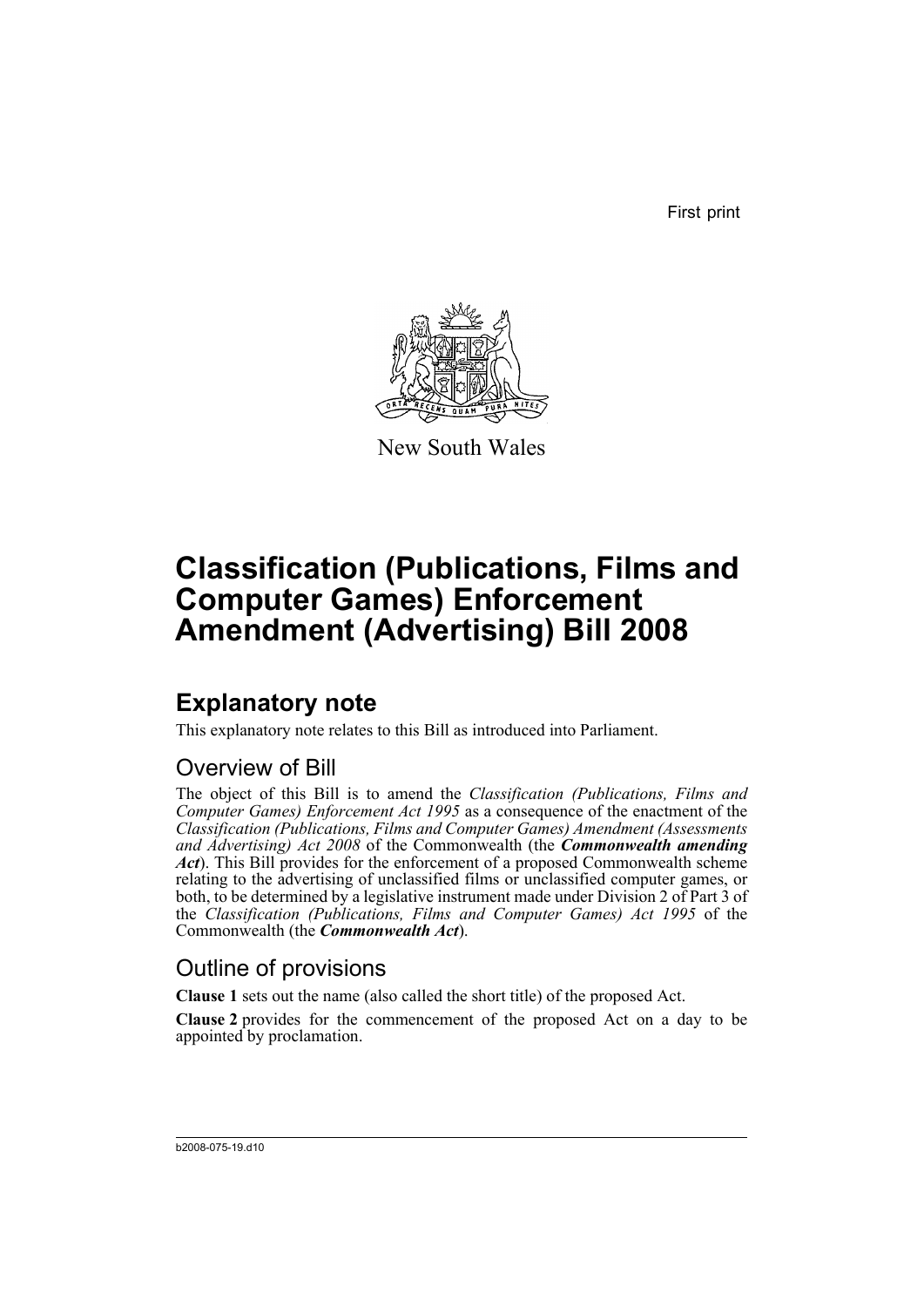Classification (Publications, Films and Computer Games) Enforcement Amendment (Advertising) Bill 2008

Explanatory note

**Clause 3** is a formal provision that gives effect to the amendments to the *Classification (Publications, Films and Computer Games) Enforcement Act 1995* set out in Schedule 1.

**Clause 4** provides for the repeal of the proposed Act after all the amendments made by the proposed Act have commenced. Once the amendments have commenced the proposed Act will be spent and section 30 of the *Interpretation Act 1987* provides that the repeal of an amending Act does not affect the amendments made by that Act.

#### **Schedule 1 Amendments**

**Schedule 1** makes amendments that will provide an enforcement mechanism for a scheme under the Commonwealth Act that would make provision for the advertising of unclassified films and unclassified computer games.

**Schedule 1 [1]** amends section 4 to insert a definition of *Advertising Scheme*.

**Schedule 1 [2] and [3]** amend section 39 to provide that a person must not publish an advertisement for an unclassified film or computer game otherwise than in accordance with the Advertising Scheme.

**Schedule 1 [4]** amends section 40 to make it an offence to publicly exhibit an advertisement for an unclassified film during a film program, or to sell a classified film with an advertisement for an unclassified film or unclassified computer game, if the exhibition or sale with the advertisement does not comply with the Advertising Scheme.

**Schedule 1 [5]** amends section 41 to make it an offence to sell or publicly demonstrate a classified computer game with an advertisement for an unclassified computer game or unclassified film if the sale or public demonstration with the advertisement does not comply with the Advertising Scheme.

**Schedule 1 [6]** amends Schedule 1 to enable the making of regulations of a savings and transitional nature.

**Schedule 1 [7]** amends Schedule 1 so that it will not be an offence to publish an advertisement for an unclassified film otherwise than in accordance with the Advertising Scheme under section 39 as to be amended by **Schedule 1 [3]** if the advertisement is published in accordance with a transitional regulation made under the Commonwealth amending Act.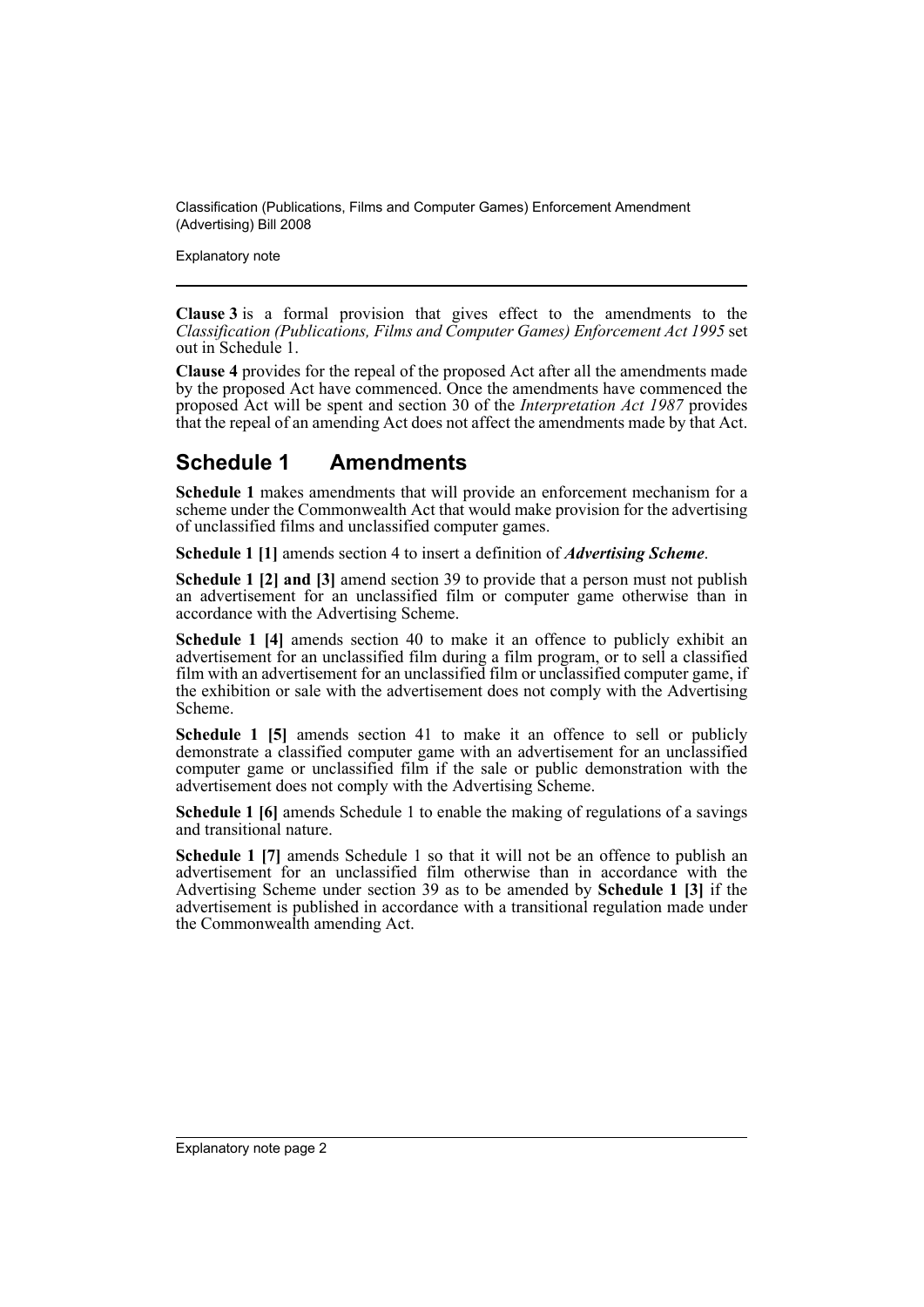First print



New South Wales

# **Classification (Publications, Films and Computer Games) Enforcement Amendment (Advertising) Bill 2008**

### **Contents**

|                                                                                                    | Page                 |
|----------------------------------------------------------------------------------------------------|----------------------|
| Name of Act                                                                                        |                      |
| Commencement                                                                                       | 2.                   |
| Amendment of Classification (Publications, Films and<br>Computer Games) Enforcement Act 1995 No 63 |                      |
| Repeal of Act                                                                                      | $\mathcal{P} \equiv$ |
| Schedule 1 Amendments                                                                              | 3                    |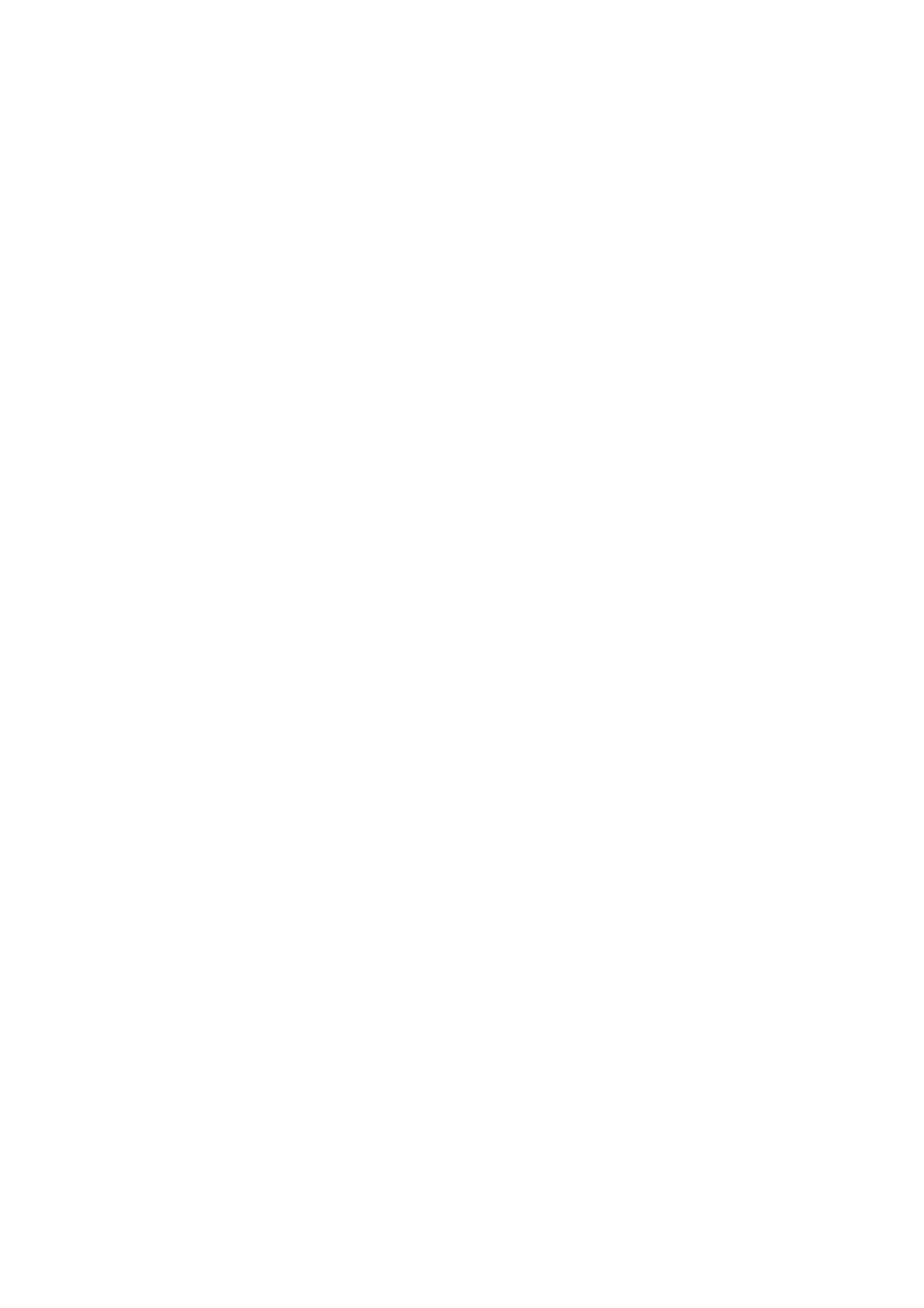

New South Wales

# **Classification (Publications, Films and Computer Games) Enforcement Amendment (Advertising) Bill 2008**

No , 2008

#### **A Bill for**

An Act to amend the *Classification (Publications, Films and Computer Games) Enforcement Act 1995* in relation to the advertising of unclassified films and unclassified computer games.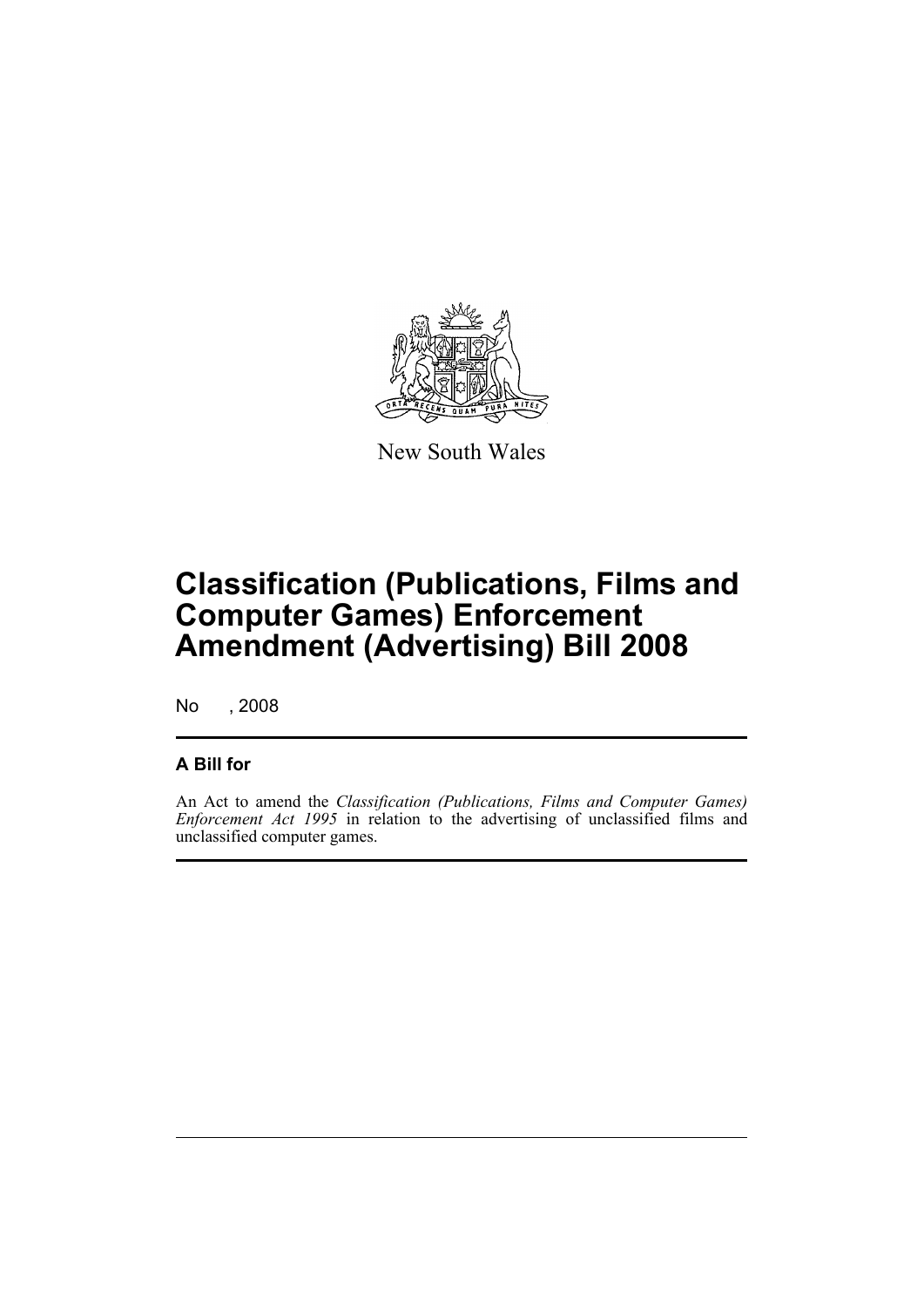#### Classification (Publications, Films and Computer Games) Enforcement Clause 1 Amendment (Advertising) Bill 2008

<span id="page-5-3"></span><span id="page-5-2"></span><span id="page-5-1"></span><span id="page-5-0"></span>

|              | The Legislature of New South Wales enacts:                                                                                                                       | 1              |  |
|--------------|------------------------------------------------------------------------------------------------------------------------------------------------------------------|----------------|--|
| 1            | Name of Act                                                                                                                                                      | $\overline{2}$ |  |
|              | This Act is the <i>Classification (Publications, Films and Computer</i><br>Games) Enforcement Amendment (Advertising) Act 2008.                                  | 3<br>4         |  |
| $\mathbf{2}$ | <b>Commencement</b>                                                                                                                                              | 5              |  |
|              | This Act commences on a day to be appointed by proclamation.                                                                                                     | 6              |  |
| 3            | <b>Amendment of Classification (Publications, Films and Computer Games)</b><br>Enforcement Act 1995 No 63                                                        |                |  |
|              | The Classification (Publications, Films and Computer Games)<br><i>Enforcement Act 1995</i> is amended as set out in Schedule 1.                                  | 9<br>10        |  |
| 4            | <b>Repeal of Act</b>                                                                                                                                             | 11             |  |
|              | This Act is repealed on the day following the day on which this Act<br>(1)<br>commences.                                                                         | 12<br>13       |  |
|              | The repeal of this Act does not, because of the operation of section 30<br>(2)<br>of the <i>Interpretation Act 1987</i> , affect any amendment made by this Act. | 14<br>15       |  |
|              |                                                                                                                                                                  |                |  |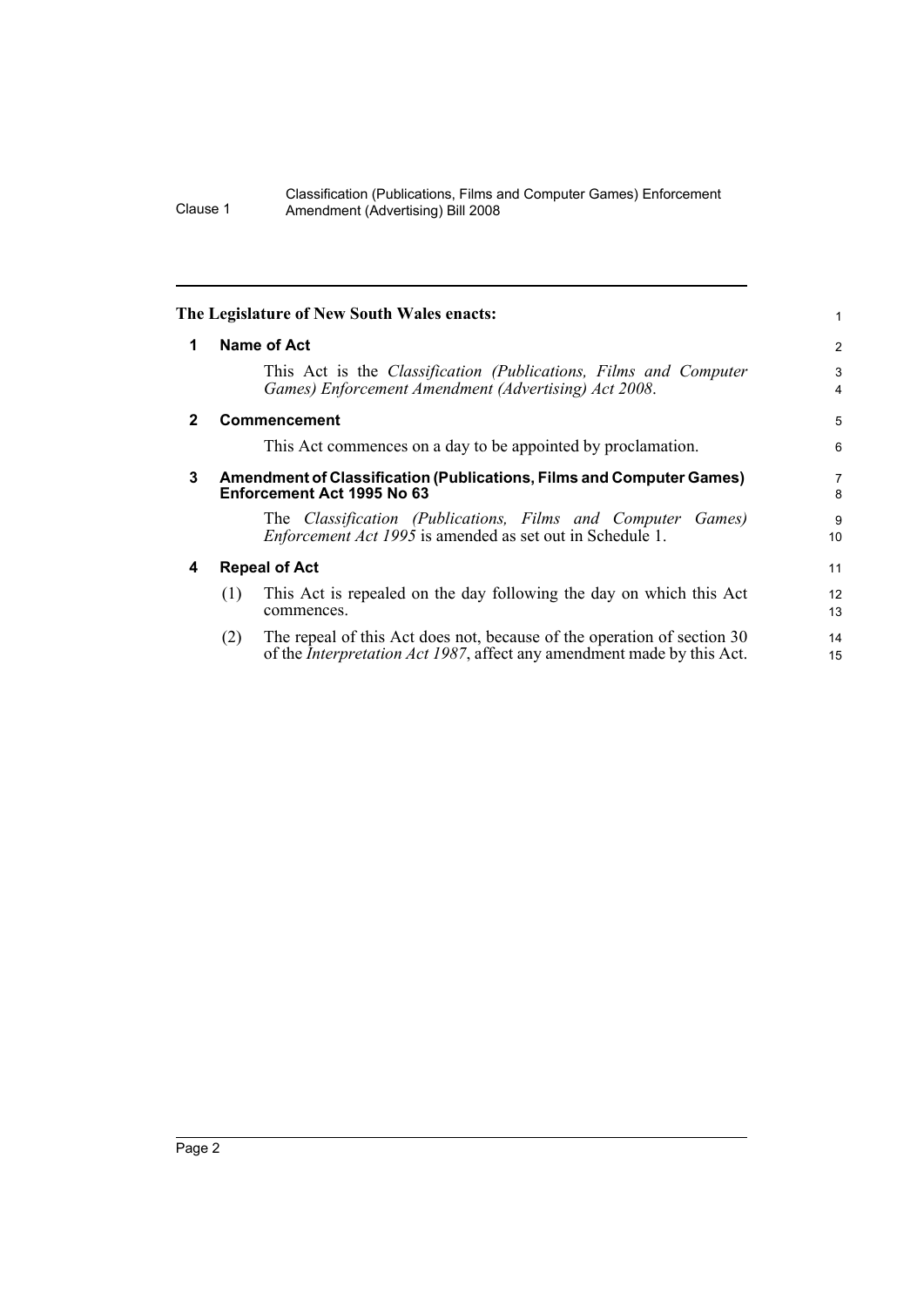Classification (Publications, Films and Computer Games) Enforcement Amendment (Advertising) Bill 2008

Amendments Schedule 1

(Section 3)

1

2

# <span id="page-6-0"></span>**Schedule 1 Amendments**

| [1] |                                                     | <b>Section 4 Definitions</b>                                                                                                                                                                                                                                                                                                                               | 3                                |
|-----|-----------------------------------------------------|------------------------------------------------------------------------------------------------------------------------------------------------------------------------------------------------------------------------------------------------------------------------------------------------------------------------------------------------------------|----------------------------------|
|     |                                                     | Insert in alphabetical order in section $4(1)$ :<br>Advertising Scheme means the scheme determined from time to<br>time under section 31 of the Commonwealth Act.                                                                                                                                                                                          | 4<br>5<br>6                      |
| [2] | advertised                                          | Section 39 Certain films, publications and computer games not to be                                                                                                                                                                                                                                                                                        | $\overline{7}$<br>8              |
|     | Omit section 39 $(1)$ (b) and (e).                  |                                                                                                                                                                                                                                                                                                                                                            |                                  |
| [3] | Section 39 (1A)                                     |                                                                                                                                                                                                                                                                                                                                                            |                                  |
|     | Insert after section $39(1)$ :                      |                                                                                                                                                                                                                                                                                                                                                            |                                  |
|     | (1A)                                                | A person must not publish an advertisement for an unclassified<br>film or unclassified computer game otherwise than in accordance<br>with the Advertising Scheme.                                                                                                                                                                                          | 12<br>13<br>14                   |
|     |                                                     | Maximum penalty: 100 penalty units for an individual, 200<br>penalty units for a corporation.                                                                                                                                                                                                                                                              | 15<br>16                         |
| [4] | <b>Section 40 Advertisements with feature films</b> |                                                                                                                                                                                                                                                                                                                                                            | 17                               |
|     | Insert after section 40 $(2)$ :                     |                                                                                                                                                                                                                                                                                                                                                            |                                  |
|     | (2A)                                                | A person must not publicly exhibit an advertisement for an<br>unclassified film during a program for the exhibition of a<br>classified film unless the exhibition of that advertisement with<br>the classified film complies with the Advertising Scheme.<br>Maximum penalty: 100 penalty units for an individual, 200<br>penalty units for a corporation. | 19<br>20<br>21<br>22<br>23<br>24 |
|     | (2B)                                                | A person must not sell a classified film that is accompanied by an<br>advertisement for an unclassified film or unclassified computer<br>game unless the sale of that classified film with that<br>advertisement complies with the Advertising Scheme.<br>Maximum penalty: 100 penalty units for an individual, 200<br>penalty units for a corporation.    | 25<br>26<br>27<br>28<br>29<br>30 |
| [5] |                                                     | Section 41 Advertisements with computer games                                                                                                                                                                                                                                                                                                              | 31                               |
|     | Insert after section 41 $(1)$ :                     |                                                                                                                                                                                                                                                                                                                                                            |                                  |
|     | (1A)                                                | A person must not sell, or publicly demonstrate, a classified<br>computer game that is accompanied by an advertisement for an<br>unclassified computer game or unclassified film unless the sale or                                                                                                                                                        | 33<br>34<br>35                   |